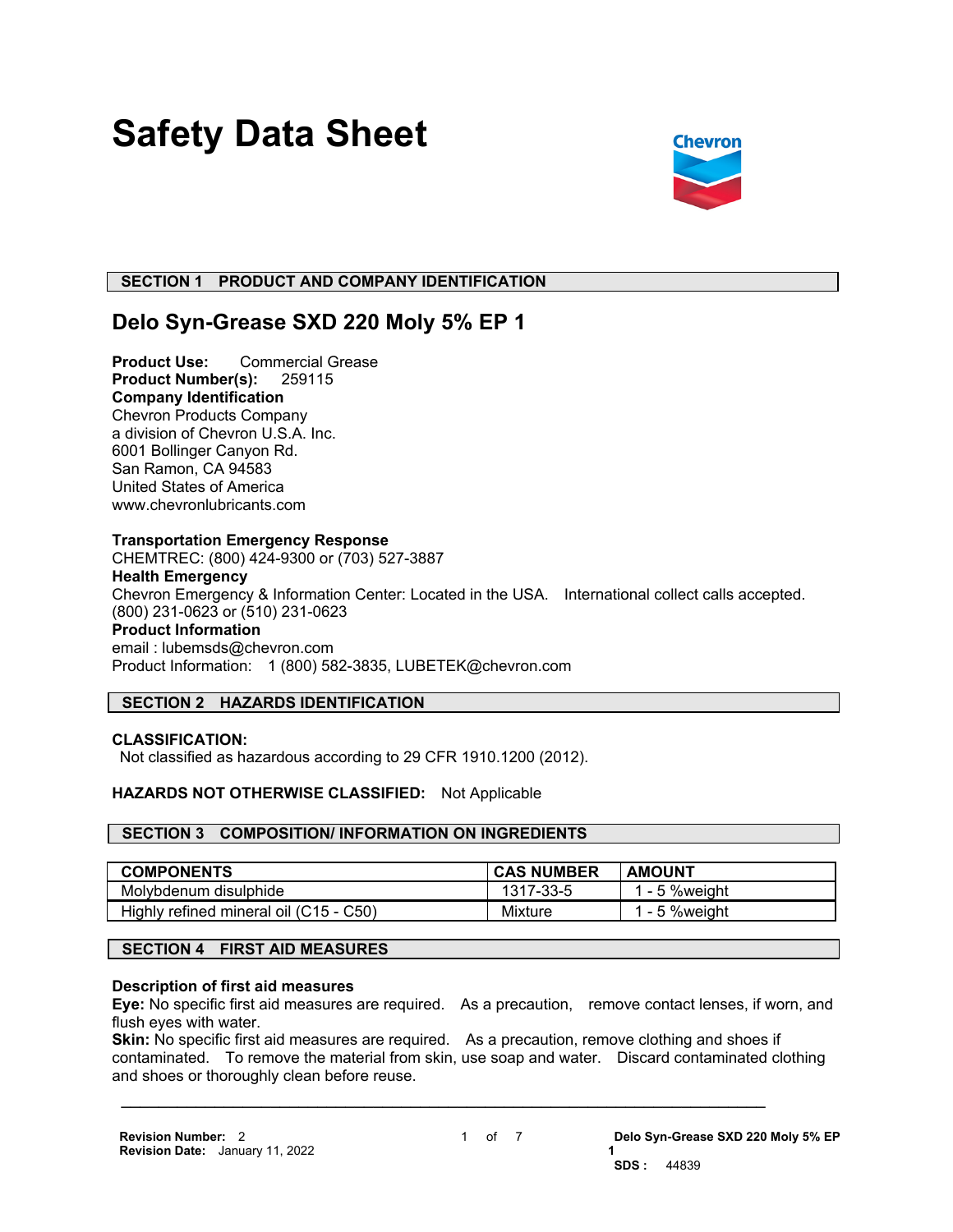**Ingestion:** No specific first aid measures are required. Do not induce vomiting. As a precaution, get medical advice.

**Inhalation:** No specific first aid measures are required. If exposed to excessive levels of material in the air, move the exposed person to fresh air. Get medical attention if coughing or respiratory discomfort occurs.

### **Most important symptoms and effects, both acute and delayed IMMEDIATE HEALTH EFFECTS**

**Eye:** Not expected to cause prolonged or significant eye irritation.

**Skin:** High-Pressure Equipment Information: Accidental high-velocity injection under the skin of materials of this type may result in serious injury. Seek medical attention at once should an accident like this occur. The initial wound at the injection site may not appear to be serious at first; but, if left untreated, could result in disfigurement or amputation of the affected part.

 Contact with the skin is not expected to cause prolonged or significant irritation. Contact with the skin is not expected to cause an allergic skin response. Not expected to be harmful to internal organs if absorbed through the skin.

**Ingestion:** Not expected to be harmful if swallowed.

**Inhalation:** Not expected to be harmful if inhaled. Contains a synthetic hydrocarbon oil. May cause respiratory irritation or other pulmonary effects following prolonged or repeated inhalation of oil mist at airborne levels above the recommended mineral oil mist exposure limit. Symptoms of respiratory irritation may include coughing and difficulty breathing.

# **DELAYED OR OTHER HEALTH EFFECTS:** Not classified

### **Indication of any immediate medical attention and special treatment needed**

**Note to Physicians:** In an accident involving high-pressure equipment, this product may be injected under the skin. Such an accident may result in a small, sometimes bloodless, puncture wound. However, because of its driving force, material injected into a fingertip can be deposited into the palm of the hand. Within 24 hours, there is usually a great deal of swelling, discoloration, and intense throbbing pain. Immediate treatment at a surgical emergency center is recommended.

# **SECTION 5 FIRE FIGHTING MEASURES**

**EXTINGUISHING MEDIA:** Use water fog, foam, dry chemical or carbon dioxide (CO2) to extinguish flames.

# **PROTECTION OF FIRE FIGHTERS:**

**Fire Fighting Instructions:** This material will burn although it is not easily ignited. See Section 7 for proper handling and storage. For fires involving this material, do not enter any enclosed or confined fire space without proper protective equipment, including self-contained breathing apparatus.

**Combustion Products:** Highly dependent on combustion conditions. A complex mixture of airborne solids, liquids, and gases including carbon monoxide, carbon dioxide, and unidentified organic compounds will be evolved when this material undergoes combustion. Combustion may form oxides of: Lithium, Calcium, Sulfur, Molybdenum.

# **SECTION 6 ACCIDENTAL RELEASE MEASURES**

**Protective Measures:** Eliminate all sources of ignition in vicinity of spilled material.

**Spill Management:** Clean up spills immediately, observing precautions in Exposure Controls/Personal Protection section. Stop the source of the release if you can do it without risk. Contain release to prevent further contamination of soil, surface water or groundwater. Clean up spill as soon as possible, observing precautions in Exposure Controls/Personal Protection. Use appropriate techniques such as applying non-combustible absorbent materials or pumping. Where feasible and appropriate, remove contaminated soil. Place contaminated materials in disposable containers and dispose of in a manner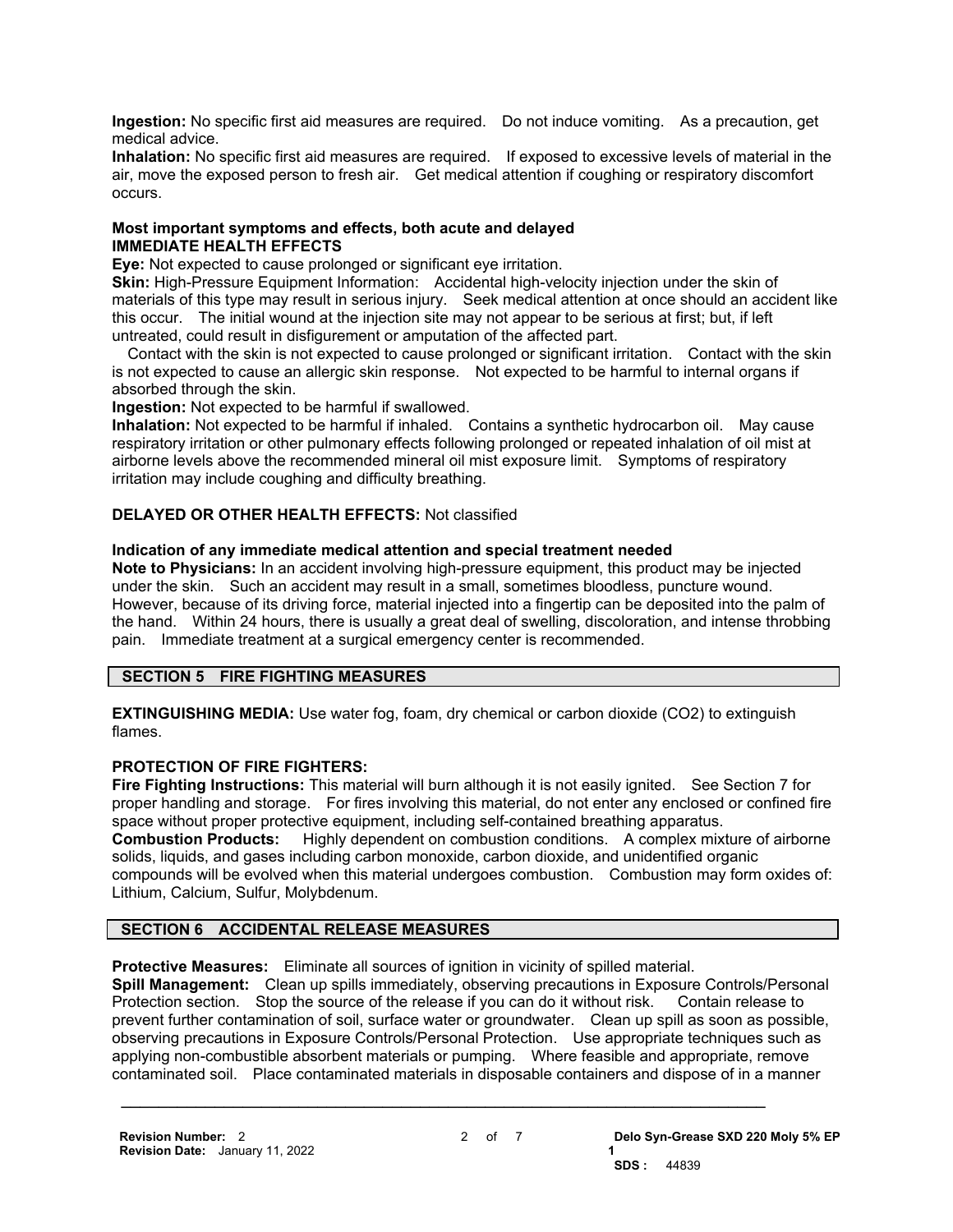consistent with applicable regulations.

**Reporting:** Report spills to local authorities and/or the U.S. Coast Guard's National Response Center at (800) 424-8802 as appropriate or required.

#### **SECTION 7 HANDLING AND STORAGE**

**General Handling Information:** Avoid contaminating soil or releasing this material into sewage and drainage systems and bodies of water.

**Static Hazard:** Electrostatic charge may accumulate and create a hazardous condition when handling this material. To minimize this hazard, bonding and grounding may be necessary but may not, by themselves, be sufficient. Review all operations which have the potential of generating and accumulating an electrostatic charge and/or a flammable atmosphere (including tank and container filling, splash filling, tank cleaning, sampling, gauging, switch loading, filtering, mixing, agitation, and vacuum truck operations) and use appropriate mitigating procedures.

**Container Warnings:** Container is not designed to contain pressure. Do not use pressure to empty container or it may rupture with explosive force. Empty containers retain product residue (solid, liquid, and/or vapor) and can be dangerous. Do not pressurize, cut, weld, braze, solder, drill, grind, or expose such containers to heat, flame, sparks, static electricity, or other sources of ignition. They may explode and cause injury or death. Empty containers should be completely drained, properly closed, and promptly returned to a drum reconditioner or disposed of properly.

#### **SECTION 8 EXPOSURE CONTROLS/PERSONAL PROTECTION**

#### **GENERAL CONSIDERATIONS:**

Consider the potential hazards of this material (see Section 2), applicable exposure limits, job activities, and other substances in the work place when designing engineering controls and selecting personal protective equipment. If engineering controls or work practices are not adequate to prevent exposure to harmful levels of this material, the personal protective equipment listed below is recommended. The user should read and understand all instructions and limitations supplied with the equipment since protection is usually provided for a limited time or under certain circumstances.

#### **ENGINEERING CONTROLS:**

Use in a well-ventilated area.

#### **PERSONAL PROTECTIVE EQUIPMENT**

**Eye/Face Protection:** No special eye protection is normally required. Where splashing is possible, wear safety glasses with side shields as a good safety practice.

**Skin Protection:** No special protective clothing is normally required. Where splashing is possible, select protective clothing depending on operations conducted, physical requirements and other substances in the workplace. Suggested materials for protective gloves include: Neoprene, Nitrile Rubber, Silver Shield, Viton.

**Respiratory Protection:** No respiratory protection is normally required.

If user operations generate an oil mist, determine if airborne concentrations are below the occupational exposure limit for mineral oil mist. If not, wear an approved respirator that provides adequate protection from the measured concentrations of this material. For air-purifying respirators use a particulate cartridge.

Use a positive pressure air-supplying respirator in circumstances where air-purifying respirators may not provide adequate protection.

| OUUUNULIVIIUI EADUUIU EIIIILUI |              |                       |                        |             |         |                 |
|--------------------------------|--------------|-----------------------|------------------------|-------------|---------|-----------------|
| <b>Component</b>               | Aaencv       | Form                  | <b>TWA</b>             | <b>STEL</b> | Ceilina | <b>Notation</b> |
| Molvbdenum disulphide          | <b>ACGIH</b> | Inhalable<br>fraction | $10 \text{ ma/m}$ 3    | --          | $- -$   | --              |
| Molvbdenum disulphide          | <b>ACGIH</b> | Respirable            | $0.50 \; \text{ma/m3}$ | --          | $- -$   | $- -$           |

 $\mathcal{L} = \{ \mathcal{L} \mathcal{L} \mathcal{L} \mathcal{L} \mathcal{L} \mathcal{L} \mathcal{L} \mathcal{L} \mathcal{L} \mathcal{L} \mathcal{L} \mathcal{L} \mathcal{L} \mathcal{L} \mathcal{L} \mathcal{L} \mathcal{L} \mathcal{L} \mathcal{L} \mathcal{L} \mathcal{L} \mathcal{L} \mathcal{L} \mathcal{L} \mathcal{L} \mathcal{L} \mathcal{L} \mathcal{L} \mathcal{L} \mathcal{L} \mathcal{L} \mathcal{L} \mathcal{L} \mathcal{L} \mathcal{L} \$ 

#### **Occupational Exposure Limits:**

**1**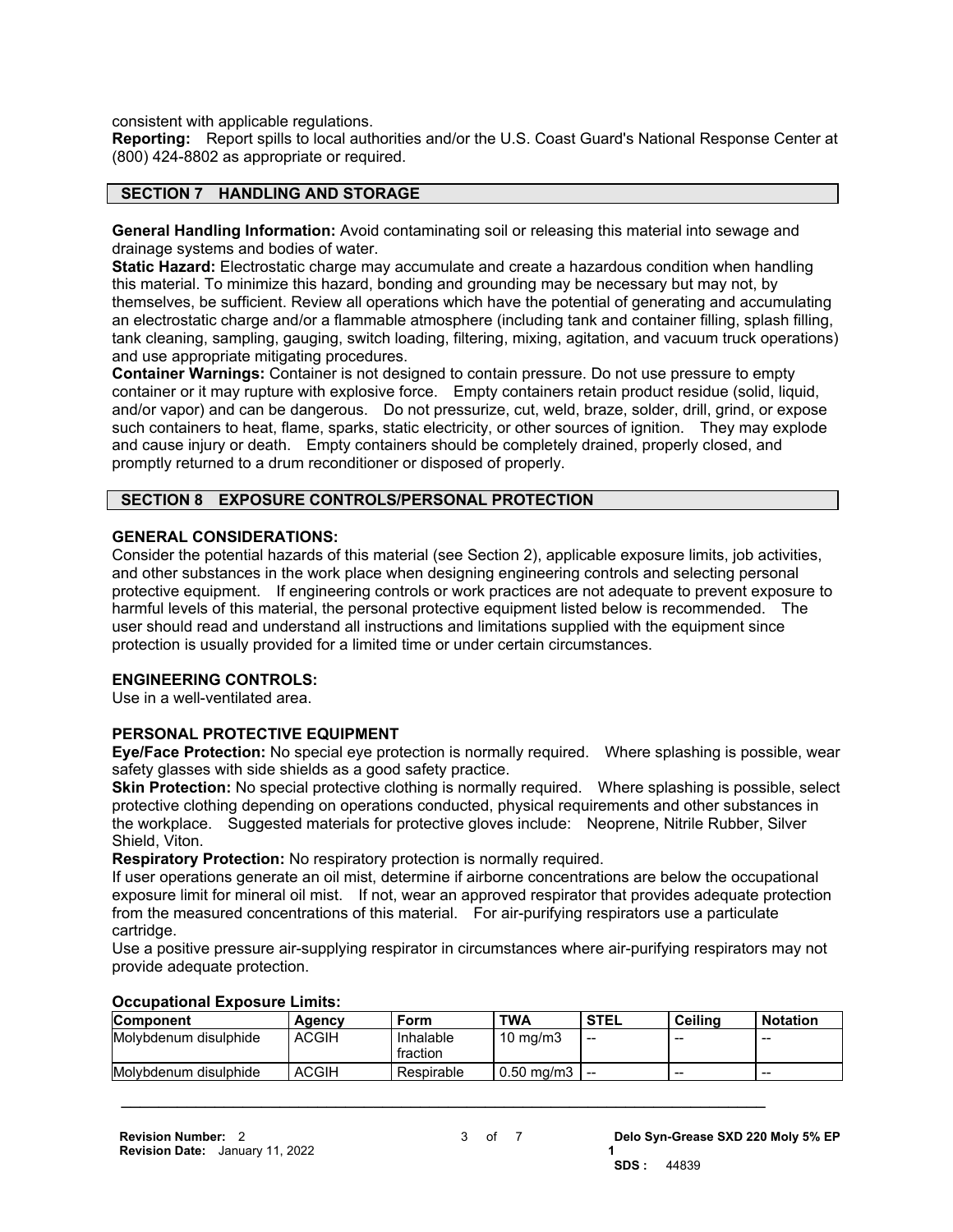|                                             |              | fraction          |                   |                   |    |     |
|---------------------------------------------|--------------|-------------------|-------------------|-------------------|----|-----|
| Molybdenum disulphide                       | OSHA Z-1     | <b>Total dust</b> | $15 \text{ mg/m}$ |                   | -- | $-$ |
| Molybdenum disulphide                       | OSHA Z-1     |                   | $5 \text{ mg/m}$  |                   |    |     |
| Highly refined mineral oil<br>$(C15 - C50)$ | <b>ACGIH</b> |                   | $5 \text{ mg/m}$  | $10 \text{ mg/m}$ | -- |     |
| Highly refined mineral oil<br>$(C15 - C50)$ | OSHA Z-1     | $- -$             | $5 \text{ mg/m}$  | $- -$             |    |     |

Consult local authorities for appropriate values.

# **SECTION 9 PHYSICAL AND CHEMICAL PROPERTIES**

#### **Attention: the data below are typical values and do not constitute a specification.**

**Color:** Black to grey **Physical State:** Semi-solid **Odor:** Petroleum odor **Odor Threshold:** No data available **pH:** Not Applicable **Not Applicable Vapor Pressure:** No data available **Vapor Density (Air = 1):** No data available **Initial Boiling Point:** 450°C (842°F) (Estimated) **Solubility:** Soluble in hydrocarbons; insoluble in water **Freezing Point:** No data available **Melting Point:** No data available **Density:** 0.87 kg/l @ 15°C (15°F) (Estimated) **Viscosity:** 170 mm2/s @ 40°C (104°F) (Minimum) **Coefficient of Therm. Expansion / °F:** Not Applicable **Evaporation Rate:** No data available **Decomposition temperature:** No data available **Octanol/Water Partition Coefficient:** Not Applicable

#### **FLAMMABLE PROPERTIES:**

**Flammability (solid, gas):** No Data Available

**Flashpoint:** (Cleveland Open Cup) 204 °C (399 °F) (Minimum) **Autoignition:** No data available Flammability (Explosive) Limits (% by volume in air): Lower: Not Applicable Upper: Not Applicable

#### **SECTION 10 STABILITY AND REACTIVITY**

**Reactivity:** May react with strong acids or strong oxidizing agents, such as chlorates, nitrates, peroxides, etc.

**Chemical Stability:** This material is considered stable under normal ambient and anticipated storage and handling conditions of temperature and pressure.

**Incompatibility With Other Materials:** Not applicable

**Hazardous Decomposition Products:** Hydrogen Sulfide (Elevated temperatures), Alkyl Mercaptans (Elevated temperatures)

**Hazardous Polymerization:** Hazardous polymerization will not occur.

# **SECTION 11 TOXICOLOGICAL INFORMATION**

#### **Information on toxicological effects**

**Serious Eye Damage/Irritation:** The material is not considered an eye irritant. The product has not been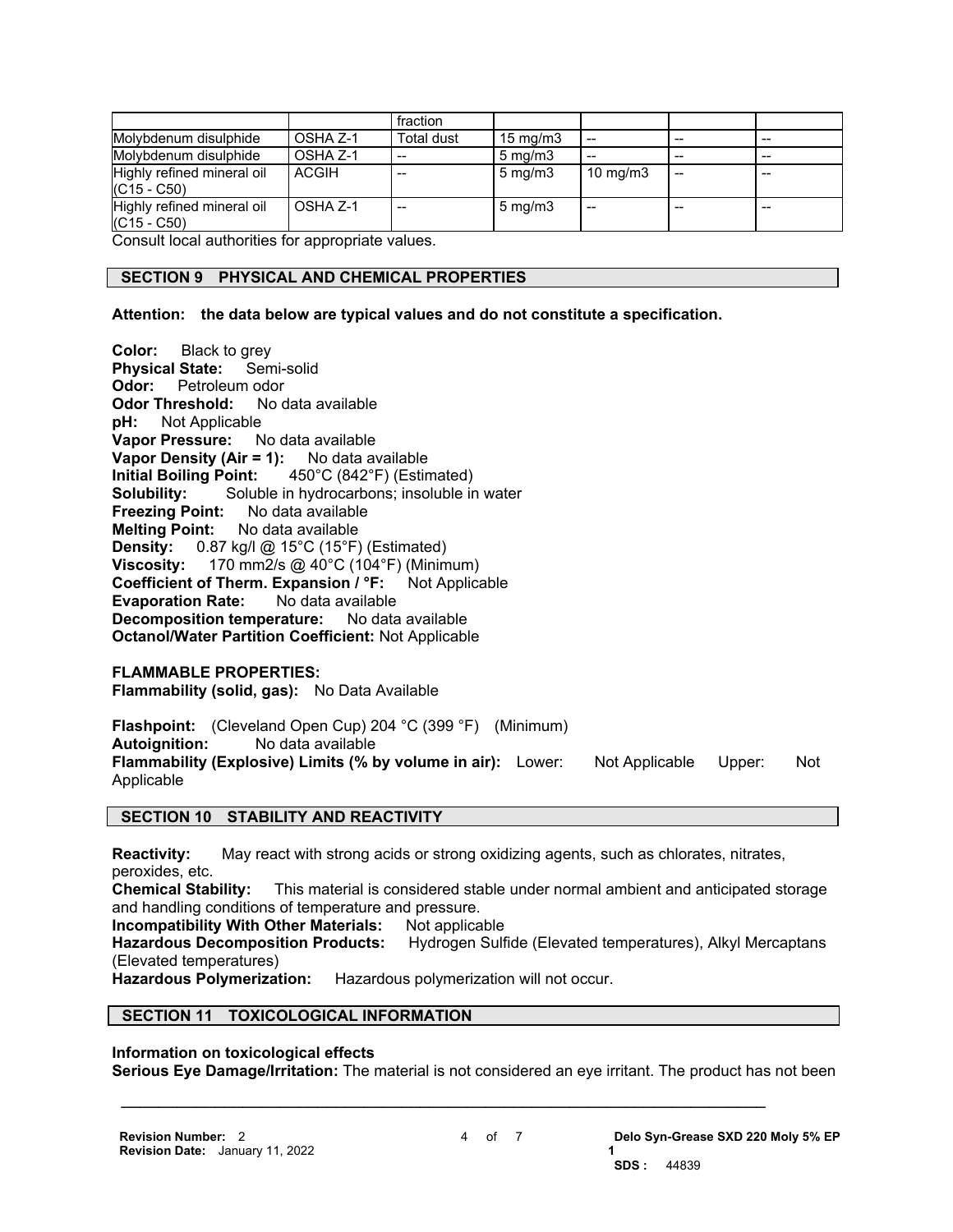tested. The statement is based on evaluation of data for similar materials.

**Skin Corrosion/Irritation:** The material is not considered a skin irritant. The product has not been tested. The statement is based on evaluation of data for similar materials.

**Skin Sensitization:** The material is not considered a skin sensitizer. The product has not been tested. The statement is based on evaluation of data for similar materials.

**Acute Dermal Toxicity:** The material is not considered a dermal toxicant. The product has not been tested. The statement is based on evaluation of data for similar materials.

**Acute Oral Toxicity:** The material is not considered an oral toxicant. The product has not been tested. The statement is based on evaluation of data for similar materials.

**Acute Inhalation Toxicity:** The material is not considered an inhalation toxicant. The product has not been tested. The statement is based on evaluation of data for similar materials. **Acute Toxicity Estimate:** Not Determined

**Germ Cell Mutagenicity:** The material is not considered a mutagen. The product has not been tested. The statement is based on evaluation of data for similar materials or product components.

**Carcinogenicity:** The material is not considered a carcinogen. The product has not been tested. The statement is based on evaluation of data for similar materials or product components.

**Reproductive Toxicity:** The material is not considered a reproductive toxicant. The product has not been tested. The statement is based on evaluation of data for similar materials or product components.

**Specific Target Organ Toxicity - Single Exposure:** The material is not considered a target organ toxicant (single exposure). The product has not been tested. The statement is based on evaluation of data for similar materials or product components.

**Specific Target Organ Toxicity - Repeated Exposure:** The material is not considered a target organ toxicant (repeated exposure). The product has not been tested. The statement is based on evaluation of data for similar materials or product components.

**Aspiration Hazard:** The material is not considered an aspiration hazard.

#### **ADDITIONAL TOXICOLOGY INFORMATION:**

 These oils have not been classified by the American Conference of Governmental Industrial Hygienists (ACGIH) as: confirmed human carcinogen (A1), suspected human carcinogen (A2), or confirmed animal carcinogen with unknown relevance to humans (A3).

# **SECTION 12 ECOLOGICAL INFORMATION**

#### **ECOTOXICITY**

This material is not expected to be harmful to aquatic organisms. The product has not been tested. The statement has been derived from the properties of the individual components.

#### **MOBILITY**

No data available.

#### **PERSISTENCE AND DEGRADABILITY**

This material is not expected to be readily biodegradable. The product has not been tested. The statement has been derived from the properties of the individual components.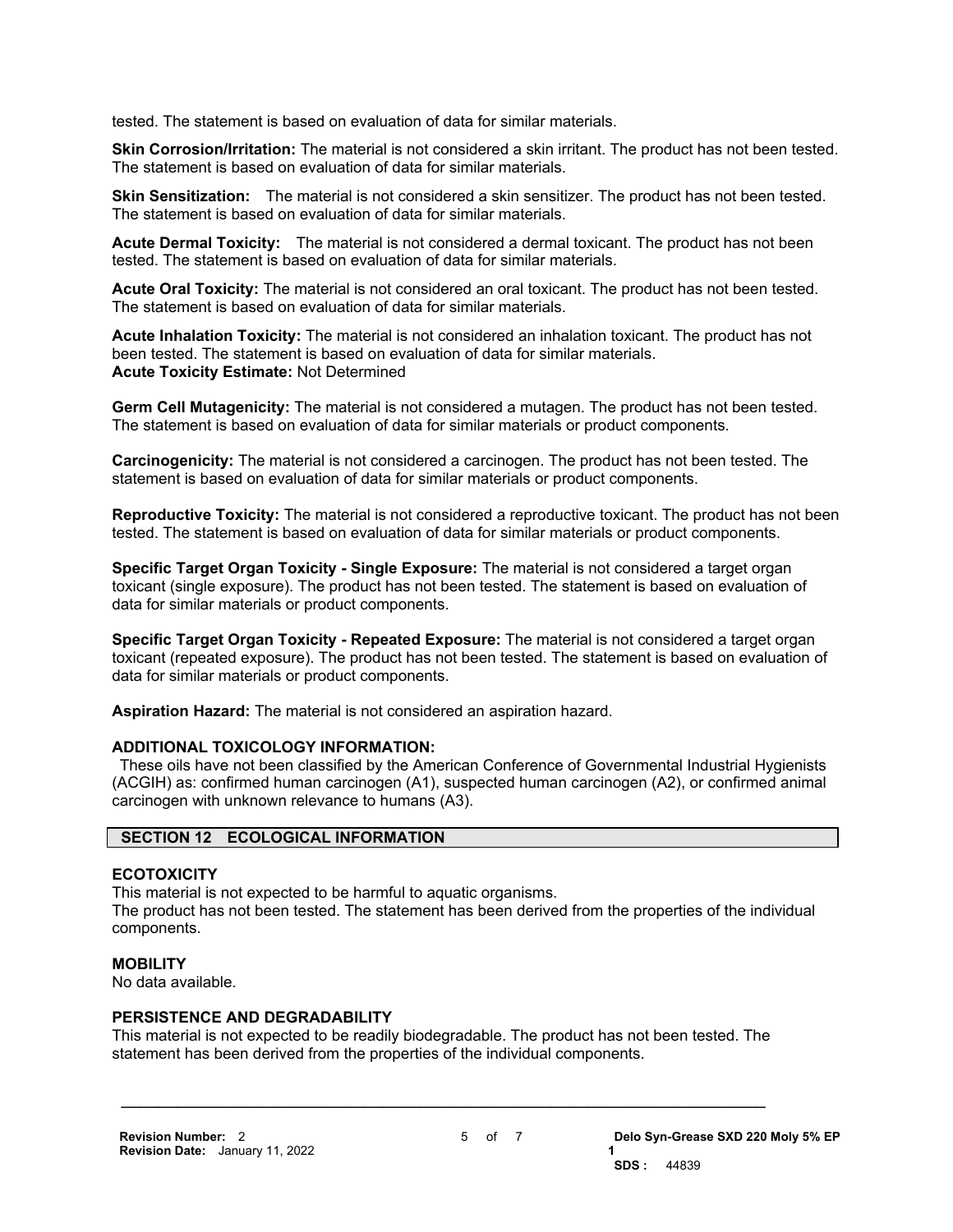# **POTENTIAL TO BIOACCUMULATE**

Bioconcentration Factor: No data available. Octanol/Water Partition Coefficient: Not Applicable

# **SECTION 13 DISPOSAL CONSIDERATIONS**

Use material for its intended purpose or recycle if possible. Oil collection services are available for used oil recycling or disposal. Place contaminated materials in containers and dispose of in a manner consistent with applicable regulations. Contact your sales representative or local environmental or health authorities for approved disposal or recycling methods.

# **SECTION 14 TRANSPORT INFORMATION**

The description shown may not apply to all shipping situations. Consult 49CFR, or appropriate Dangerous Goods Regulations, for additional description requirements (e.g., technical name) and modespecific or quantity-specific shipping requirements.

**DOT Shipping Description:** NOT REGULATED AS HAZARDOUS MATERIAL UNDER 49 CFR

**IMO/IMDG Shipping Description:** NOT REGULATED AS DANGEROUS GOODS FOR TRANSPORT UNDER THE IMDG CODE

**ICAO/IATA Shipping Description:** NOT REGULATED AS DANGEROUS GOODS FOR TRANSPORT UNDER ICAO

**Transport in bulk according to Annex II of MARPOL 73/78 and the IBC code:** Not applicable

#### **SECTION 15 REGULATORY INFORMATION**

**EPCRA 311/312 CATEGORIES:** Not applicable

#### **REGULATORY LISTS SEARCHED:**

| 01-1=IARC Group 1    | 05=MA RTK        |
|----------------------|------------------|
| 01-2A=IARC Group 2A  | 06=NJ RTK        |
| 01-2B=IARC Group 2B  | 07=PA RTK        |
| 02=NTP Carcinogen    | $08-1=TSCA 5(e)$ |
| 03=EPCRA 313         | 08-2=TSCA 12(b)  |
| 04=CA Proposition 65 |                  |

The following components of this material are found on the regulatory lists indicated. Molybdenum disulphide 05

#### **CHEMICAL INVENTORIES:**

All components comply with the following chemical inventory requirements: AIIC (Australia), DSL (Canada), ENCS (Japan), IECSC (China), NZIoC (New Zealand), PICCS (Philippines), TCSI (Taiwan), TSCA (United States).

One or more components does not comply with the following chemical inventory requirements: KECI (Korea).